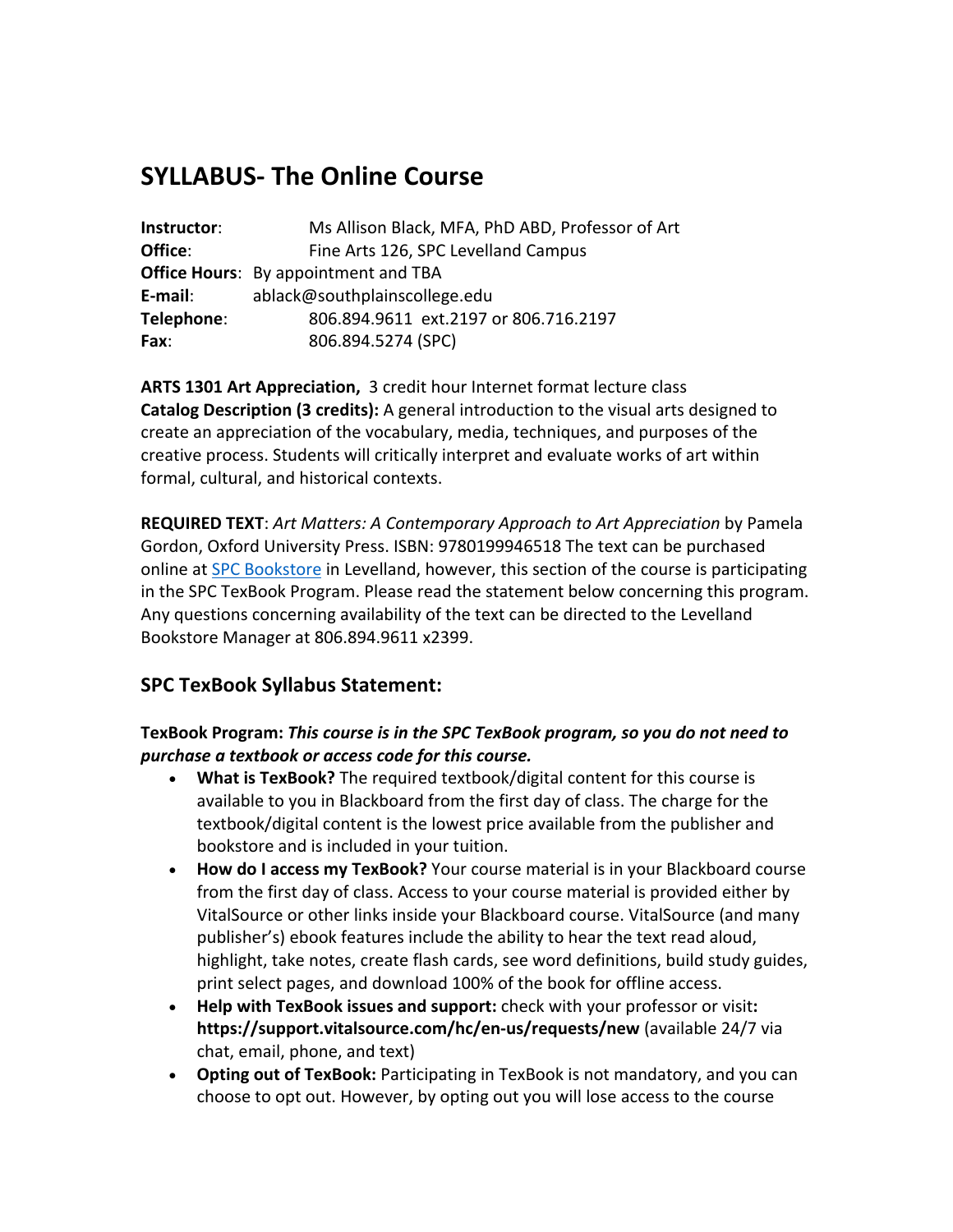textbook/digital content and competitive pricing, and you will need to purchase the required course material on your own. If you drop the class or opt-out before the opt-out deadline, the TexBook fee will be automatically refunded to your SPC account. The opt-out deadline for Fall and Spring is the twelfth-class day. The opt-out deadline for shorter terms varies between the second- and third-class day.

NOTE: Please consult with your professor before deciding to opt-out. If you still feel that you should purchase the course textbook/materials on your own, send an OPT-OUT EMAIL to tfewell4texasbookcompany@gmail.com. Please include your first name, last name, student ID number, and the course you are opting out of. Once you have been opted-out, you will receive a confirmation email. If you need assistance with the process, contact the SPC bookstore:

Email: tfewell@texasbook.com/ phone: 806-716-2399 Email: agamble@texasbook.com/ phone: 806-716-4610

## **Student Learning Outcomes:**

- 1. Apply art terminology as it specifically relates to works of art.
- 2. Demonstrate knowledge of art elements and principles of design.
- 3. Differentiate between the processes and materials used in the production of various works of art.
- 4. Critically interpret and evaluate works of art.
- 5. Demonstrate an understanding of the impact of arts on culture.

## **This course is designed to satisfy three hours of Creative Arts credit in the Foundation Component Area:**

- 1. Courses in this category focus on the appreciation and analysis of creative artifacts and works of the human imagination.
- 2. Courses involve the synthesis and interpretation of artistic expression and enable critical, creative, and innovative communication about works of art.

## **Courses in the Creative Arts will satisfy the THECB Core Objectives of:**

**1. Communications Skills:** "to include effective development, interpretation and expression of ideas through written, oral and visual communication."

**2. Critical Thinking Skills:** "to include creative thinking, innovation, inquiry, and analysis, evaluation and synthesis of information."

**3. Teamwork:** "to include the ability to consider different points of view and to work effectively with others to support a shared purpose or goal."

**4. Social Responsibility:** "to include intercultural competence, knowledge of civic responsibility, and the ability to engage effectively in regional, national, and global communities."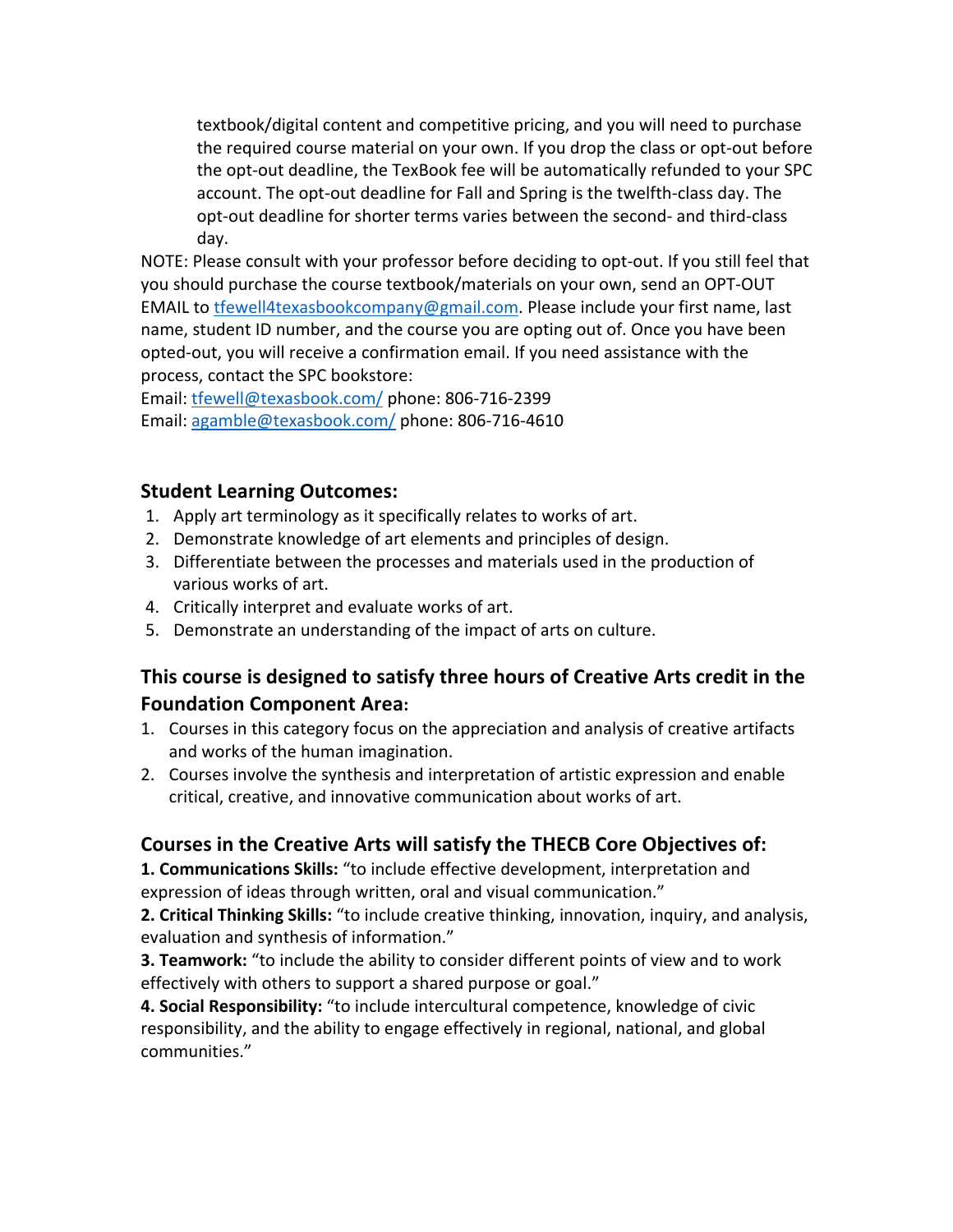## **This course will emphasize:**

Critical thinking skills: creative thinking, innovation, inquiry, and analysis, evaluation and synthesis of information; communication skills: display effective development, interpretation and expression of ideas through written communication; social responsibility: emphasis an intercultural competence, knowledge of civic responsibility and the ability to engage effectively in regional, national and global communities; and work well with others and develop the ability consider different points of view.

## **GENERAL MODULE ACTIVITIES:**

- 1. Required readings from text, content modules and internet websites
- 2. Assignments to be completed and posted on the discussion board
- 3. End of module tests which will be time limited, see calendar
- 4. Discussion questions (10) will close with the content module close dates, see calendar- 4 discussion questions will be completed in the teamwork style and submitted as a group, whereas the individual student will complete the remaining six.

## **All correspondence must be through Blackboard**

Assigned discussion questions will continue throughout the course and answers and reply posts must be posted on the appropriate discussion board topic. All assignments must be submitted through Blackboard. Please do not send your assignments to my SPC e-mail address, I will not respond, nor grade items sent via SPC email!

#### **ARTS 1301 COURSE REQUIREMENTS:**

- 1. Student must access the course on a **regular** basis
- 2. Student must login online **at least** 2 times per week
- 3. Student must **complete all required assignments on time**, please refer to the course calendar for the deadlines.

# **\*ABOUT THIS ONLINE COURSE:**

This course is laid out in **10 content modules**; access to the module content, discussion questions and tests are time sensitive.

#### **Discussion Questions:**

The **discussion question for each module is located on the module content page.** Response to these questions is time sensitive and all 10 are required over the course of the semester. Reply posts are an opportunity for you to submit a comment on one other student's posting, one for each DQ is also required. Access to the discussion questions is closed the same day the module and test close. **Students are required to answer the 10 discussion questions and respond to one other student's posted answer for each of the 10 discussion questions!** There will be no extra credit will be given for submitting additional postings.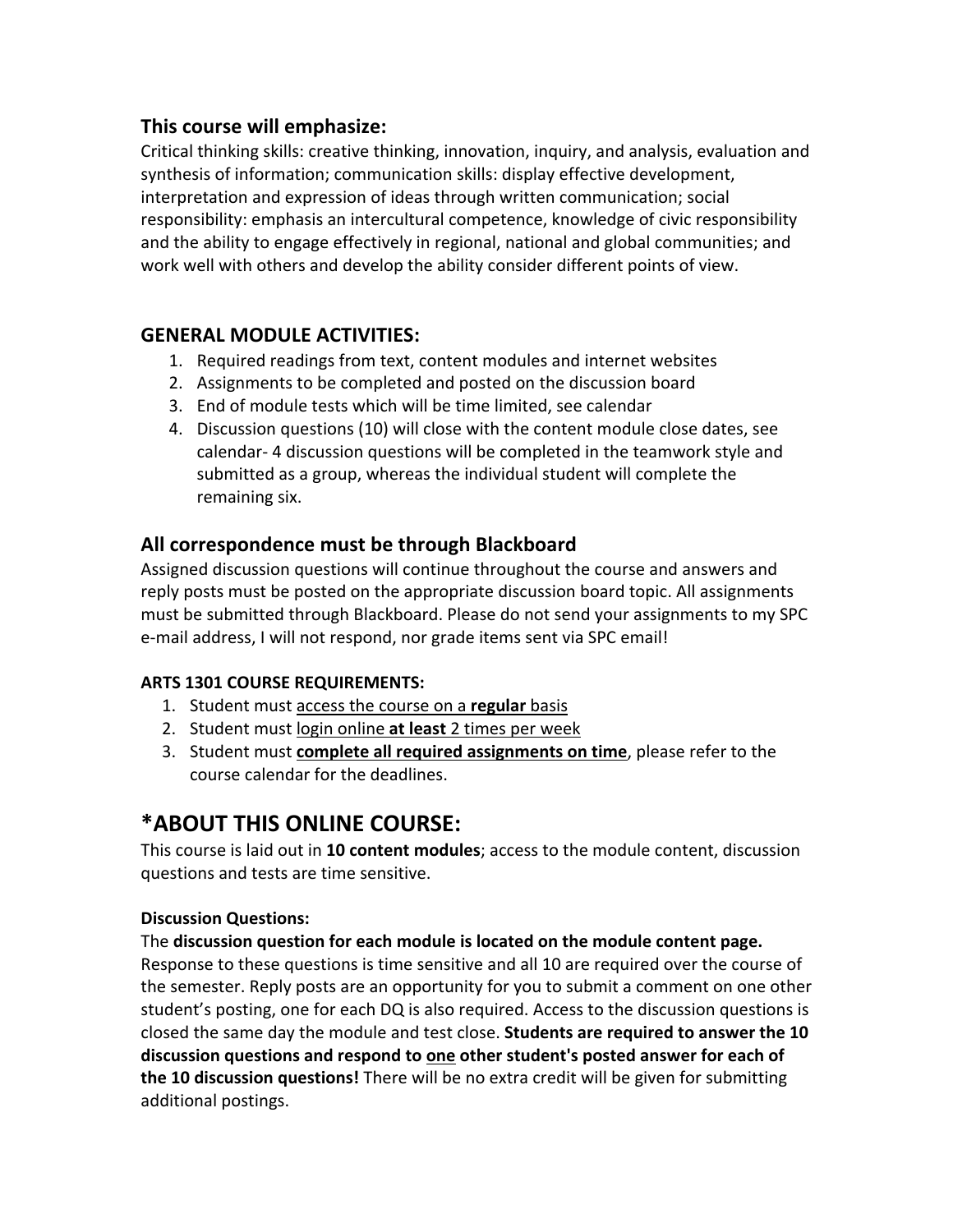#### **Team Work:**

The class will be divided into groups for teamwork. Four of the 10 discussion questions will write be collaborations between the group members. One answer will be submitted by the group. This submission will require the posting student's name and group number in the subject line, and all members' names must be included in the posting. Even though one student will post the group answer, all students will need to post their own reply posting to assure maximum points. The Discussion questions are located within the module content. The group discussion questions are DQ 5, 6, 7 and 9.

## **\*IMPORTANT! How to answer the discussion questions:**

**Follow the instructions in the Discussion Question! Answer the question, stay on topic! You are required to write a minimum of 3 full paragraphs, it is a short essay format.** You will be graded on the content of your postings; this will be reflected in your final grade.

**First**- **keep to the topic**- the fine arts, applied visual arts and related materials. NO glib answers, or lectures on politics or religion.

**Second- avoid subjective judgments**- you are entitled to your "opinion" but if you post it, it must be grounded in the reading materials. Cite your sources! Use your own words! Copying another student's posting is plagiarism and will be dealt with to the strictest standards of the honor system and will result in failure of, and or dismissal from the course and possible expulsion from the college.

**Third**- **your answers must be thoughtful responses, reflections on the content of the text, the module notes and URLs within the module notes**. You may & should quote from the text or module notes to emphasize your points in your answers. The questions will be graded after the module has closed and grades for questions will be available in the **mygrades** section.

#### **Remember -READ**

One should not arrive at the end of the semester still holding the same level of knowledge you had when the semester began. An online class is different from a faceto-face learning experience- but all the reading is still your responsibility. I will be able to tell by your answers if you have read and integrated the material or not.

## **\*Use Netiquette when composing your postings!**

I am looking for thoughtful, appropriate responses and anything other than that will be graded down. As with my face-to-face classes, **offensive responses, rudeness and disrespect will not be tolerated**. Discussion question offenders will be first warned then dropped from the class upon the next offense, so watch your email etiquette. A good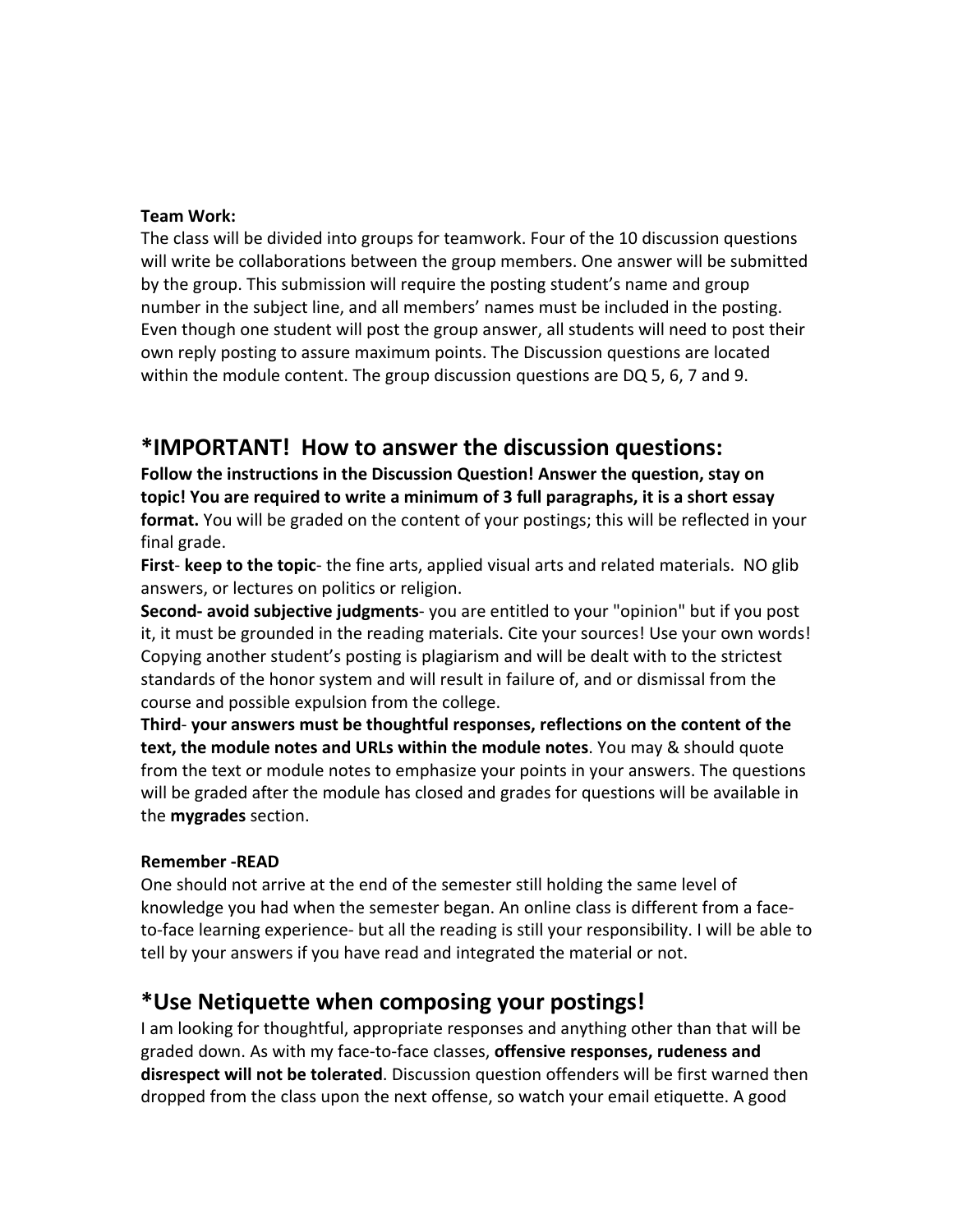rule of thumb would be -if you wouldn't say it to someone's face-- as in a face-to-face class, you should not say it. Reconsider your message, reword it, refine it or forget it keep it to yourself-- especially if what you are saying could be easily misinterpreted or interpreted as disrespectful. If you have any questions or comments about this you should send me a private email within Blackboard. If you feel classmate is being disrespectful on the discussion board, you may email me through Blackboard private email for me to investigate; your name and concerns will remain private. If you are rude or disrespectful to me through email I will drop you from class, I will not tolerate that at all!

## **\*Check your Art-titude**

#### **Check your attitude about art when composing your postings for the discussion questions.**

Every art movement, artwork and artist covered in this class, in the text and in the discussion questions are valid and important additions to the historical dialogue in the field of visual fine arts.

Do not, DO NOT tell me that *you do not like \_\_\_*, or *you do not understand \_\_\_* or display blatant disregard for any artist, movement or artwork being discussed. This type of response tells me several things about **you**:

FIRST, perhaps you have not done your reading;

SECOND, you are not trying to understand;

THIRD, you are avoiding answering the question;

FOURTH, you are allowing snap judgments or old viewpoints to get in the way. Just remember, if I ask you about, ie: DADA or Fauves—tell me about the movement, not your opinion of them—base your answers in historical fact rather than telling me you *think they went over the top*. Art is a reflection of the time, culture and society from which it was made, thus, to really understand some of the more complex movements, knowledge of world history is very helpful. The text has a great deal of information, is very easy to understand and quite inclusive. You should have a curious, and open mind when you take a college course this one is no different.

#### **More hints**

The module notes list the reading assignments in the beginning of each module. Do ALL the reading, click on the hyperlinks for more valuable information. THEN formulate your answers for the discussion question original posting BEFORE reading your classmates discussion postings. DO NOT COPY OTHER STUDENTS' POSTINGS THEN POST THEM AS YOUR OWN- I DO READ ALL POSTINGS AND THEY ARE TIME/DATE STAMPED. If you are found to be copying another's answers, verbatim or otherwise, you will be confronted and punished. I do not tolerate cheaters! DO YOUR OWN WORK!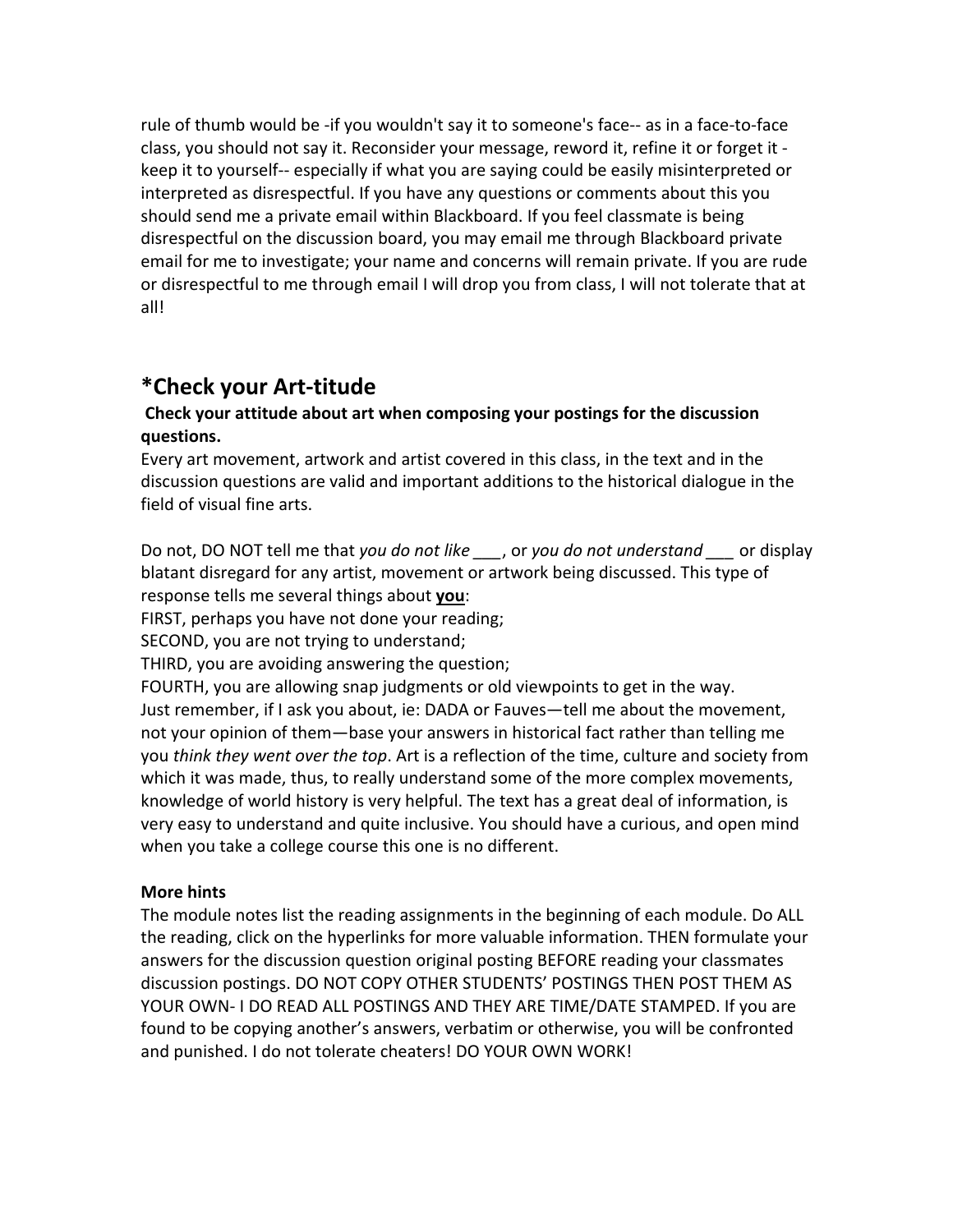# **\*Module Tests**

At the end of each content module the student is to complete the **module test**. These 10 tests each consist of 10-20 questions of multiple choice or true/false type, randomly selected from a data base of chapter questions. There are 3 levels of questions, level one, are verbatim from the reading, level two are more implied from the information, level three are the questions that are aimed to test the integration of the material, requiring you to think and draw conclusions from the information you have taken in.

You have **30 to 60 minutes to complete each test**- you may use your text and notes as reference during tests if you wish, but be mindful of your time, if you have not read the material, you will go over the time limit. The tests will shut down and automatically submitted when time has expired.

The tests are available on a time sensitive basis. You may take each test TWO times. I will not reopen any test for any reason, as each test is open for at least 7 days. If there is a malfunction of your Internet or if you want to retake it for a higher grade that second opportunity is there for you to use.

Always check your calendar, note the discussion board and test link availability dates to be sure you don't miss a deadline.

There will be a comprehensive Final Exam, this is similar to the Pre-course Survey, but the final exam will count towards your final grade. It will be available in Module 10 and should be taken after you have completed the Module 10 test. The final exam also may be taken twice, and you will have 60 minutes to complete each attempt.

## **\*More Policies…**

#### **Please Be Aware of the Following Policies:**

- 1. Failure to login for a 7 class-day period may result in you being dropped from the class.
- 2. Failure to progress- you will be dropped for missing any 4 required assignments. This could include discussion questions and Module tests in any combination.
- 3. All discussion questions will be a max of 100 pts. Always post one original answer and one response to another student's posting for each discussion question, and each student needs complete a reply post for their group discussion questions by commenting on the posting of another group. 80 points for original posting, 20 points for reply posting, 100 points maximum.

#### **REMEMBER:**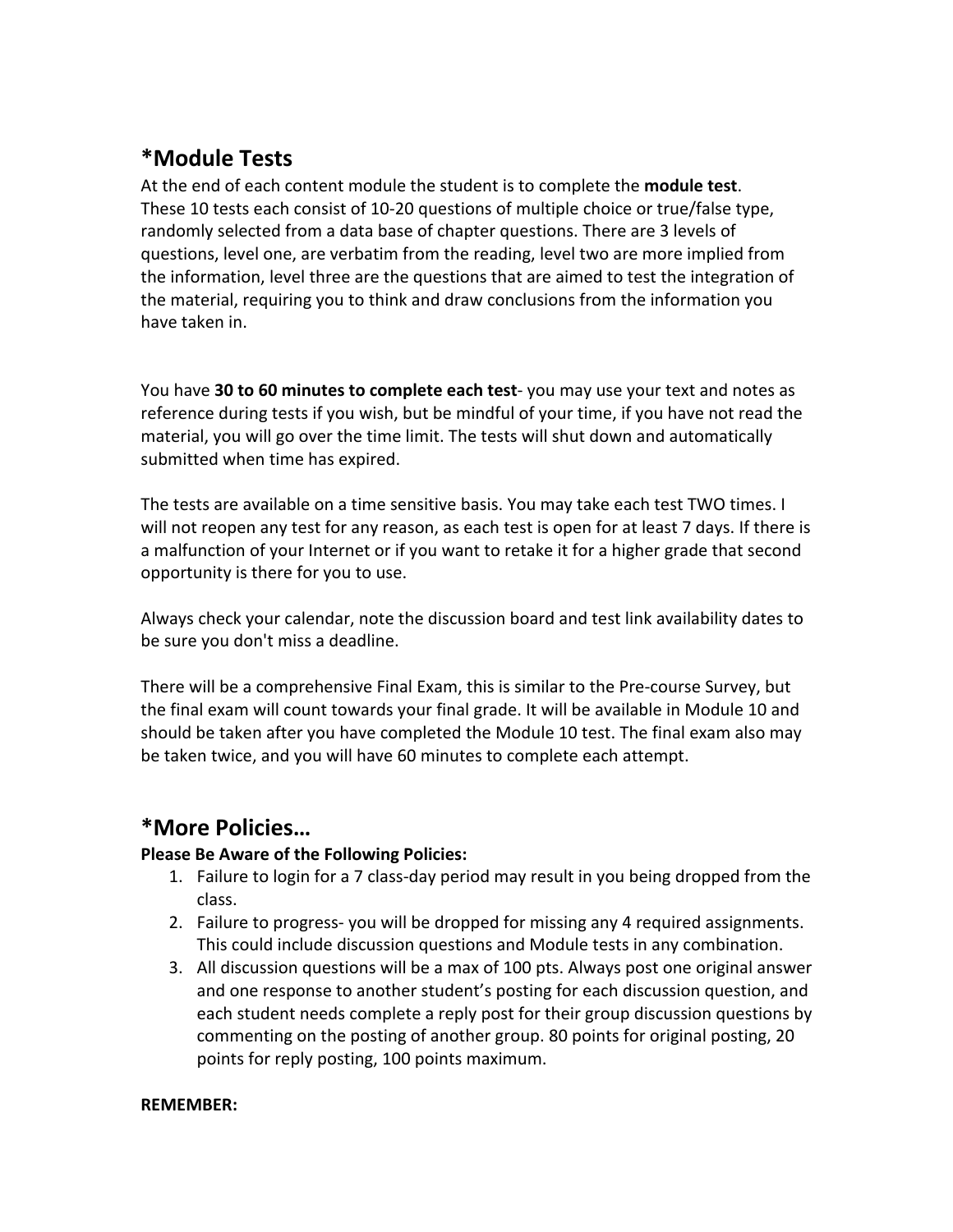The **Blackboard** software used to manage this course tracks student logins, tracking when and where the student has been in the course. Accessing this course on a regular basis is extremely important in order to meet the requirements of this course.

# **\*HOW THIS COURSE IS CONDUCTED:**

This is an online course, which means that you will access course information and respond to me and /or other students through the use of the Internet. I use Blackboard to deliver and manage this course. It is a software package that was written to help manage online courses. There is help available for students at the SPC Online Web site. You can access this site at:

### http://www.southplainscollege.edu/online/students/studentguide/index.htm

Take a moment to read over the information at this site before you get started, you may want to download it to your desktop or print out a hardcopy (paper). Do not let yourself become overwhelmed or spend hours of your time trying to figure out how to access something. There are many sources available to you for help. For questions concerning the course, you can contact me by phone, email. For technical questions about Blackboard contact blackboard@southplainscollege.edu or phone: 806.716.2180.

Also, there is help available at the online web site located at:

### http://www.southplainscollege.edu/online

### **INTERNET COURSE REQUIREMENTS:**

- **1.** Internet access and email are required. **Required browser: Mozilla Firefox or Google Chrome**
- 2. It is the student's responsibility to read all correspondence from the instructor.
- 3. It is the student's responsibility to make sure they have the necessary computer resources and skills to take the online course. There are computer labs available to use at Levelland Technology Center, SPC Building 8 (Reese Center) room 827, in the Lubbock Center and the Plainview Center.
- 4. The computer you use must be able to connect to the Internet and allow you to browse the World Wide Web.

### **Minimum Computer Requirements:**

Please see the computer requirements listed in the schedule of classes or on the Blackboard homepage.

### **STUDENT REQUIRED SKILLS**

- 1. Typing skills
- 2. Word processing skills
- 3. Know basic functionality of a computer and how to do basic troubleshooting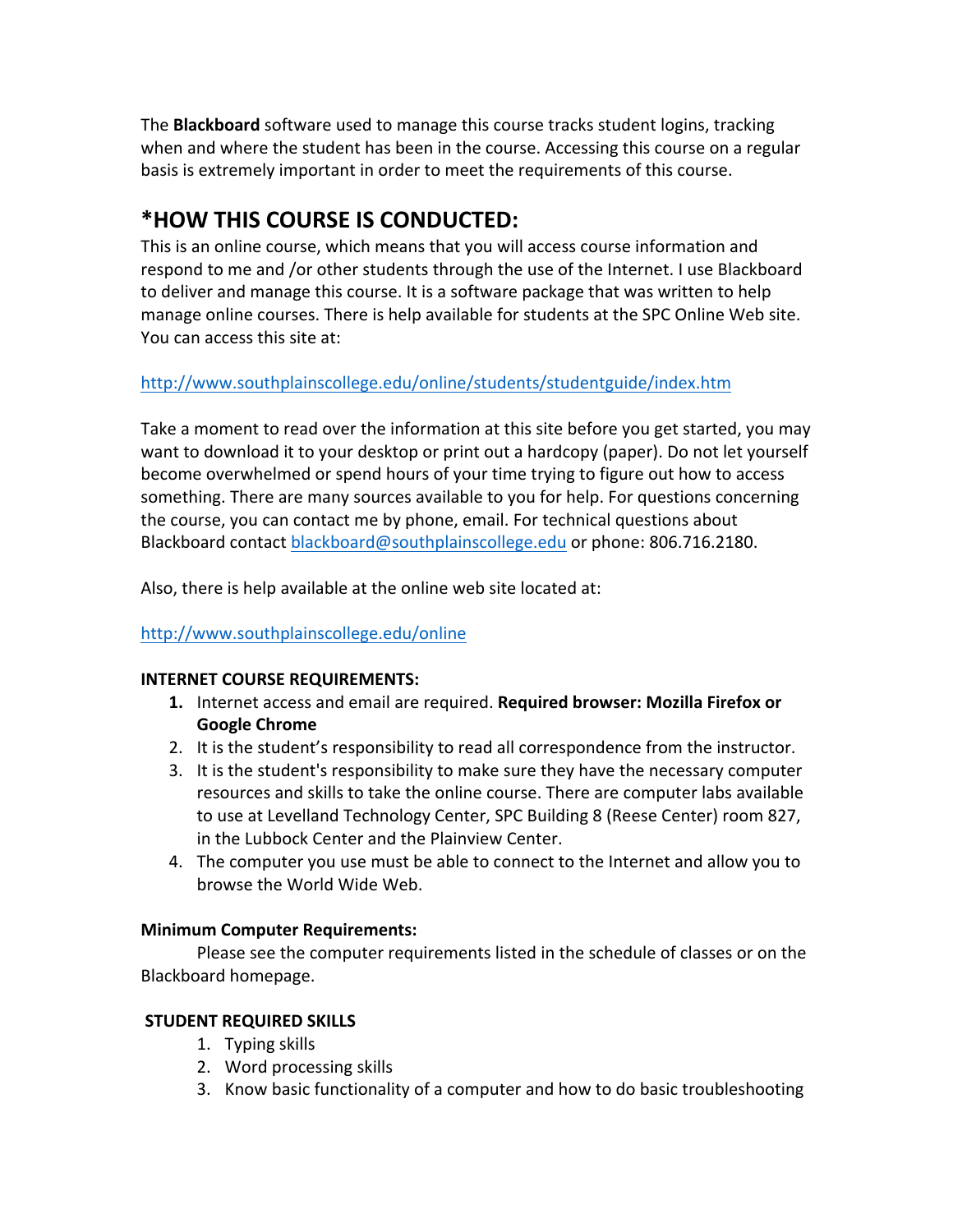- 4. Know how to connect to the Internet
- 5. Know basics of how the Internet works and how to search and conduct research using the Internet
- 6. Know how to compose, reply, and forward email messages
- 7. Know how to attach and open documents in an email message
- 8. Have basic file management skills
- 9. Know how to save and delete documents

## **\*MY RESPONSE TIME:**

My response time to messages could be from immediate to 24 hours, excluding weekends. Typically, I check my BB messages and emails every morning and evening. All efforts will be made to keep my response time as short as possible and respond in a timely manner. Discussion question submissions are graded after the module has closed. Tests will be graded automatically, and student's scores will be immediately available in MyGrades. When similar content or technical questions arise repeatedly, I will develop an FAQ page in Course Resources to aid with those.

# **\*MODULE TOPIC AND READING LIST:**

| Module 1:  | Chapter 1 (Art Matters) & 2 (What is Art?)                                   |
|------------|------------------------------------------------------------------------------|
| Module 2:  | Chapter 3 (Visual Elements of Art) & 4 (Principles of Art)                   |
| Module 3:  | Chapter 5 (Drawing), 6 (Painting), 7 (Printmaking)                           |
|            | & 8 (Photo, Film, Video)                                                     |
| Module 4:  | Chapter 9 (Graphic Design), 10 (Sculpture), 11 (Traditional Craft Media)     |
|            | & 12 (Architecture)                                                          |
| Module 5:  | Chapter 13 (Art of Prehistory & Ancient Civilizations in Europe and the      |
|            | Mediterranean)                                                               |
| Module 6:  | Chapter 14 (Early Jewish and Christian, Byzantine, and Medieval Art)         |
| Module 7:  | Chapter 15 (Renaissance and Baroque Art)                                     |
| Module 8:  | Chapter 19 (18 <sup>th</sup> - and 19 <sup>th</sup> Century Art in the West) |
| Module 9:  | Chapter 20 (Modern Art in the 20 <sup>th</sup> Century Western World)        |
| Module 10: | Chapter 21 (Art Since 1980)                                                  |
|            |                                                                              |

# **\*EVALUATION:**

Final grades will be composed as follows:

- **30% 10 Module Tests**
- **30% Final Exam**
- **30% 10 Discussion questions (80 pts original/ 20 pts reply posting)**
- **10% Participation: submission of work (DQs, Tests, surveys, Group work)**

## **GRADING SCALE:**

The grades will be scaled as follows: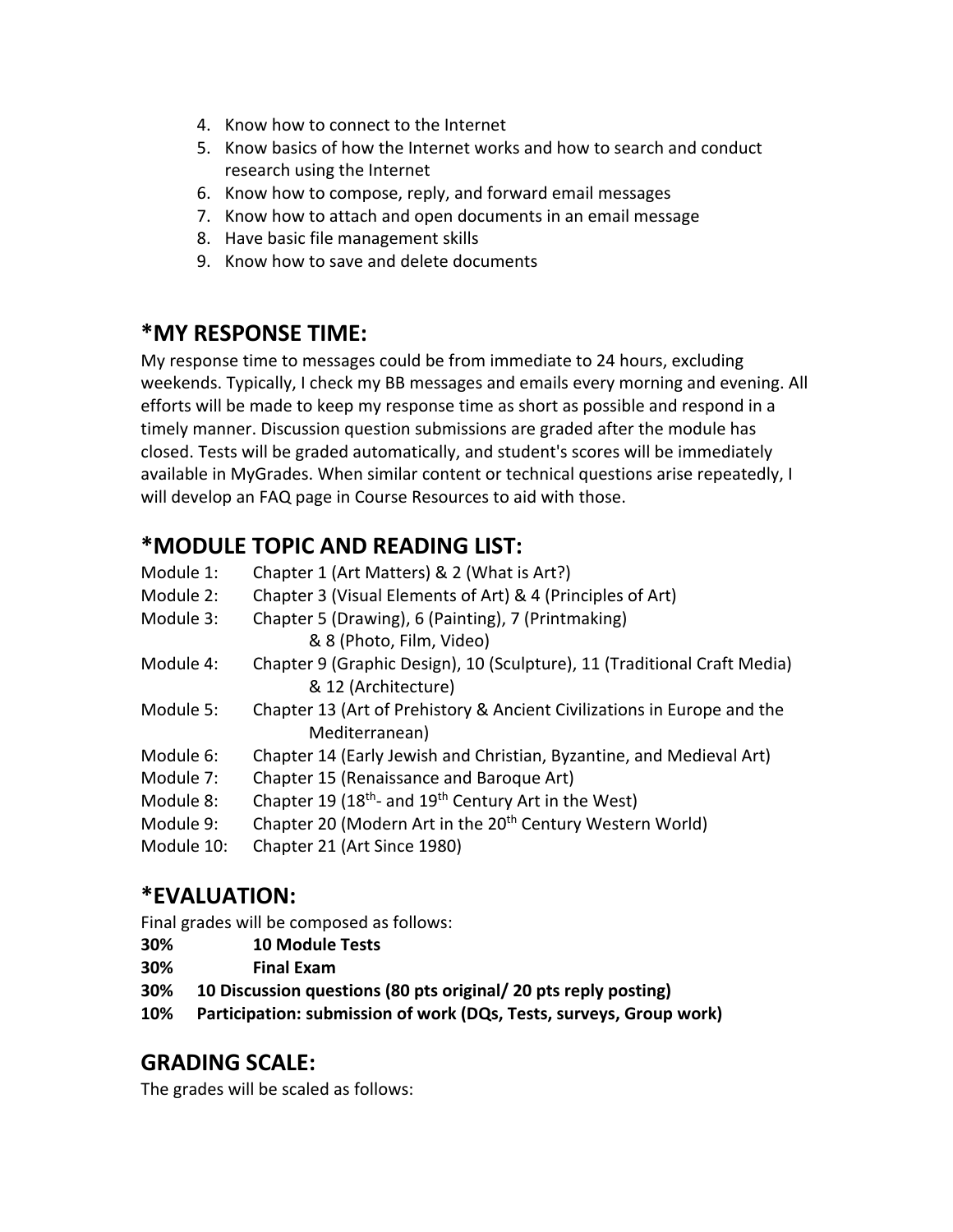| 90-100    | "A" is Superior work      |
|-----------|---------------------------|
| 80-89     | "B" is Above average work |
| 70-79     | "C" is Average work       |
| 60-69     | "D" is Below average      |
| $00 - 59$ | "F" is Failure            |

#### **IMPORTANT**

**The first week of class you must take 2 surveys**. These surveys will be graded but will NOT be averaged in with your test grades. The first is a **syllabus survey** and this grade will count as **extra credit in the participation portion of your final grade**- so READ the syllabus carefully. The second survey is an **evaluation of your pre-course knowledge of Art Appreciation**; this will be graded but **the grade will not count as a grade**, but **only as extra credit in the participation portion of your final grade- no matter what your score. The important issue is that you take it.** These are both timed for 15 minutes each. These will be available only for the first few days of class during fall/spring semesters. During summer sessions and mini semesters, they will be available only the first day of class. Also, within the first week of class you must submit to me a **Syllabus Acknowledgement Statement** via blackboard email, stating you have read, understood, and agree to abide by the terms set forth in the Syllabus.

## \*SPC and Faculty Policies

#### **ACADEMIC HONESTY POLICY:**

The faculty is strongly committed to upholding standards of academic integrity. These standards, at the minimum require that students never present the work of others as their own. CHEATING WILL NOT BE TOLERATED.

#### **4.1.1.1. Diversity Statement**

In this class, the teacher will establish and support an environment that values and nurtures individual and group differences and encourages engagement and interaction. Understanding and respecting multiple experiences and perspectives will serve to challenge and stimulate all of us to learn about others, about the larger world and about ourselves. By promoting diversity and intellectual exchange, we will not only mirror society as it is, but also model society as it should and can be.

#### **4.1.1.2. Disabilities Statement**

Students with disabilities, including but not limited to physical, psychiatric, or learning disabilities, who wish to request accommodations in this class should notify the Disability Services Office early in the semester so that the appropriate arrangements may be made. In accordance with federal law, a student requesting accommodations must provide acceptable documentation of his/her disability to the Disability Services Office. For more information, call